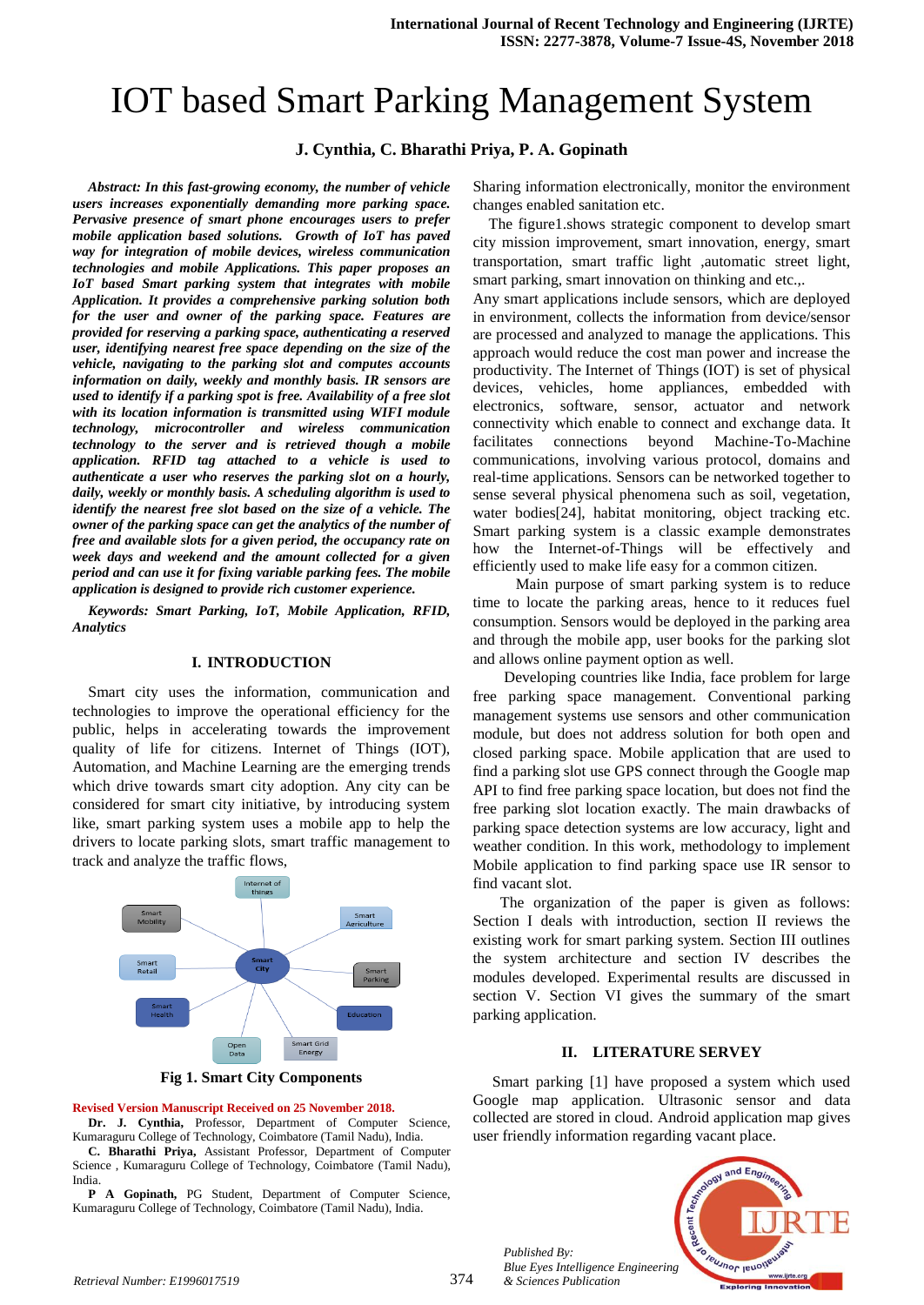Each slot has one LED display which help to find the right parking place. IOT based parking system using Google [1] wasproposed to allow the user to reserve the parking place. Mobile application, finds the current parking place. In this system IR sensor is used to find a vacant place and is displayed at entry and exit gate. RFID tag issued to authorize a person entry to the parking place. If the person is authorized signal is sent to open the gate [2].

Advanced CAR Parking System [3] using Arduino and Raspberry PI to detect the free slots. This system uses web server for booking, Google Maps using GPS. Results are displayed in the mark graphically.

Effective car parking system [4] was proposed which uses IR sensors, authentication is done using RFID tag. ZigBee is used for communication. Android Based Smart Car Parking System [5]

Android based application the obtain information about available empty parking slot. The android application would have customer detail include area, state, vehicles number. Application having user enter and exit time and choosing a parking location. User details are stored in MYSQL database. LED indicates to display the parking slots are empty or filled. Camera is used to capture the car number plate and convert the image to check whether the car is authorized user car or not [5].

Smart Parking System based on Embedded System [6] uses smart parking system using embedded and sensor network which uses android and windows application. In this system, Raspberry PI is used, IR sensor is used to finding a vacant parking slot.V2I(Vehicle To Infrastructure) communication to driver sending the parking request providing, user information status of conform reservation. Infrastructure to Vehicle (I2V) communication is used for reserve parking place application and shows direction. JSON format used to inter changing the data. QR code is used for the security purpose, webcam used to scan the code and authorized to show the parking lot direction [6].

A Privacy-Preserving Pay-by-Phone parking system [7] was proposed. The parking system can be reserved by pay by phone method. Mobile application using credit card payment method is implemented. New user can register and the new user contacts the system server and to purchase new e-coins. Each e-coin having a parking duration time of slot. Parking officer queries of on-board devices by performing RFID query [7].

Smart parking guidance system [8] proposed the parking guidance and information. System provide driver information and availability of parking slot through the VMS on internet. This system can be classified two different type off-road and on-road. Off-road used Pneumatic tube, loop deducted, Pneumatic tube to deduct presence of vehicle, Acoustic sensor-noise level to presence of vehicle, piezoelectric sensor-vibration to identify presence of vehicle security purpose used RFID. On-roadway ultrasonic sensortransmit wave to identify, IR sensor-emitting reflected wave to identify vehicle is present or not.

American countries uses park me app or google map API to find a vacant place[22].India"s capital New Delhi from 2015 start planning to collect all relevant data about parking lot and parking areas current infra-structure of parking place ownership. Web page or mobile app is used to booking parking place [23].

Real time tracking of cars can be localized using range based or range free algorithms. Review of various range based /range free algorithms were discussed in [25]. Based on its location, parking areas may be reserved.

# **III. SYSTEM ARCHITECTURE**

In metropolitan areas, people prefers cab or car as convenient to go to shopping centers, theaters or hotels. Finding place to park vehicles in densely populated area would waste time and consumes fuel during searching for parking space. Hence there is a need for assistive technology, which would communicate the availability of parking slots to the registered user"s. Mobile app would allow the users to register for the service and if the destination and estimated arrival time is specified, app need to find the free parking space and send the location to the user. User makes the online payment to book the parking slot. Figure 2, illustrates the architecture of smart parking system.





#### **Figure 2. Architecture of Online booking for parking slot**

 For each parking region, Infra-Red (IR) sensors are deployed and IR sensors would detect the number of parking slots, Number of free and booked slots are graphically displayed in LCD screen, WIFI module is used for communication between mobile app and sensors. Figure 3 shows a detecting of empty parking slot and communicating used Wi-Fi to Arduino.



**Figure 3.Architecture of Deducting Empty Parking Slot**

# **IV. PROPOSED SYSTEM**

**The proposed system consists of phases. Each of the phase is explained below:**

- 1. Development of Android app
- 2. Free Space Identification
- 3. Authenticating user vehicle

*Published By:*

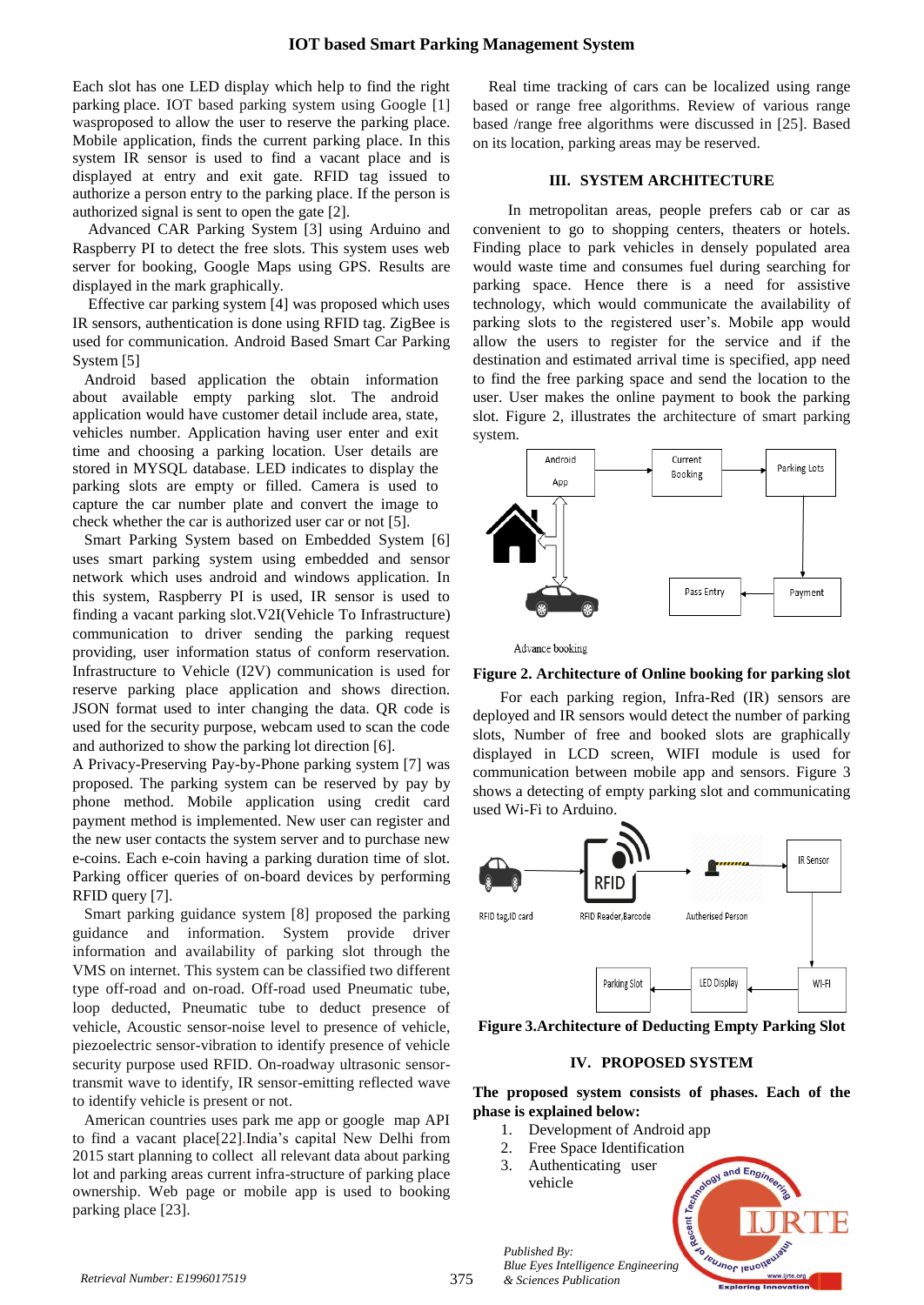- 4. Classify parking slot
- 5. Navigating to parking Slot
- 6. Visualization in Server for Owner to Analyze

To enable a user to use the smart parking system, user need to register with user ID with vehicle number. User can set up the default payment option in his account settings. The android app is built for booking parking slot and payments. The application is used to find the free slot and user need to specify the estimated time of arrival and parking slot usage start and end time. The IR sensors used to identify the parking slot is free or occupied. Parking slot is empty LED shows slot number N (empty), D (occupied).

 After booking for free parking slot, if the vehicle enters the entrance gate, it is assumed that each car has built in RFID card and RFID reader verifies the vehicle and is authenticated. The parking slot may be allotted for small vehicle and large vehicle.

#### **Navigating to parking Slot**

Android application having GPS location to navigate the allotted parking area to booked user. It graphically navigates from current location to parking area location. Web page shows lane details date and time, booking time lane status, user detail and user feedback.

# **V.IMPLEMENTATION**

# **A. Mobile App: Parking App**

The mobile app is developed using Android bundle and Android Studio application platform is used. Application Modules are Registration, Login, selecting date and timing or how many days, Parking slot selection, Price calculation and payment. App also supports current booking and advance booking option. If the booked vehicle doesn"t enter parking slot within fifteen minutes of threshold booking is automatically canceled. Figure 4.1 shows on the android mobile application starting page user login and registration option.



**Figure 4. Register**

| <b>ParkingApp</b>       |          |
|-------------------------|----------|
| <b>LOG IN</b>           |          |
| admin                   |          |
|                         |          |
| Login In                | Register |
| <b>Forgot Password?</b> |          |
|                         |          |
|                         |          |
|                         |          |

**Figure 5. Login Page**

Figure 4& 5 depicts the screen shot of Android Mobile phone application login/Register page.

The figure 5 shows on the parking selecting the duration of parking start and end time and identify the availability of the parking slot.



**Jeusnor lenon**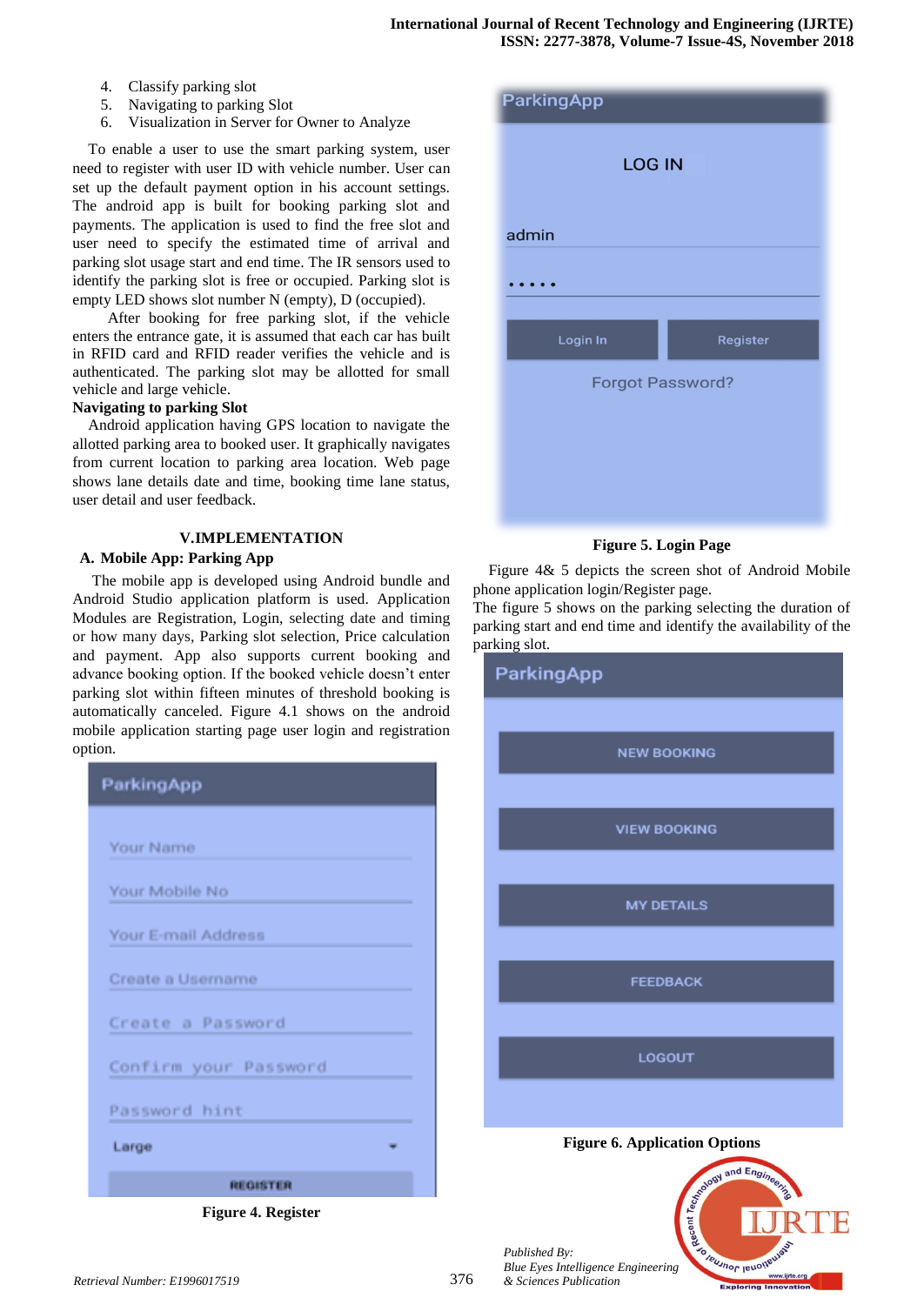# **IOT based Smart Parking Management System**

| ParkingApp    |                        |  |  |  |
|---------------|------------------------|--|--|--|
| Date:         | 茴<br><b>Enter Date</b> |  |  |  |
| End Date:     | Enter End Date         |  |  |  |
| Time:         | 茴<br><b>Enter Time</b> |  |  |  |
| End Time:     | Enter End Time         |  |  |  |
| <b>SEARCH</b> |                        |  |  |  |
|               |                        |  |  |  |
|               |                        |  |  |  |

**Figure 7. Parking Duration**

Figure 6&7 Parking App and Android Mobile application parking duration and slot availability

### **A. Identifying Free Parking Slot**

Free slot identification is verified using Infra-Red (IR) sensors. The IR sensor used for each parking slot. The infra-red sensor detect the vehicle in infra-red waves reflected and covers short distance. A pulse of IR light is generated by the IR sensor and emitted by emitter. Detected the information will be send via WI-FI module to transfer the information to Arduino board and results are displayin LED screen.

### **B. Authenticating User Vehicle**

It is assumed that each vehicle has built in RFID tag and vehicle is authenticated by RFID reader. First time users need to register to avail the facility. Authenticated vehicle would get a pass for entry and slot number would be allocated.

### **C. Classifying Parking Slot**

 The parking slots may accommodate large or small size car. During authentication, user fills the user detail in the type of car.

### **D. Navigation to parking Slot**

 One of the main feature of this application is navigation service allotted to parking slot. Mobile app would start navigating from the gate to the allotted parking slot. Google map is linked with GPS and app to provide path navigation to the parking slot.

### **E. Visualization**

Owner of the parking center can visualize the booking details, time to time slot availability, bill details periodically. Webpage is created using PHP and parking information (user feedback, Parking ID, Vehicle number, parking period, bill amount, and graphical representation of the parking

area). At the back end, MySQL database is used to store the information. The web page contains local host and global host connectivity.

|                  | <b>LOGIN</b>                                                                 |  |
|------------------|------------------------------------------------------------------------------|--|
| E-mail address   |                                                                              |  |
|                  |                                                                              |  |
| LOGIN            |                                                                              |  |
| Forgot Password? | New here? Sign Up                                                            |  |
|                  |                                                                              |  |
|                  |                                                                              |  |
|                  | Copyright @ 2018 Parking. All Rights Reserved   Design by Parkin Application |  |

**Fig 8.Web Login Page**

The Figure 8 shows an admin loginpage, and other options on forget password and sign in option. **Rooking Histor** 

| Ŧ              | Lane            | <b>Date Time</b>   | <b>Booking Time</b> | <b>Status</b> | User            |
|----------------|-----------------|--------------------|---------------------|---------------|-----------------|
| ï              | $\overline{12}$ | 2/4/2018 01:05 PM  | 2018-03-29 07:46:16 | $\theta$      | $\sqrt{2}$      |
| $\overline{2}$ | M               | 7/4/2018 04:53 PM  | 2018-04-07 09:37:55 | ø             | 18              |
| $\overline{3}$ | A13             | 14/4/2018 08:02 PM | 2018-04-07 14:35:20 | ö             | 17              |
| 5 <sup>°</sup> | A1              | 7/4/2018 08:11 PM  | 2018-04-07 14:45:43 | ¢             | 17              |
| $\overline{6}$ | ÄĪ              | 7/4/2018 08:20 PM  | 2018-04-07 14:52:22 | O             | $\overline{17}$ |
| 7 <sub>0</sub> | A5              | 9/4/2018 05:01 PM  | 2018-04-09 11:33:52 | v             | 18              |
| Ø              | A2              | 10/4/2018 01:02 PM | 2018-04-10 07:35:42 | 0             | 17              |
| 9              | A4              | 11/4/2018 08:44 PM | 2018-04-11 15:17:41 | 1             | W               |
|                |                 |                    |                     |               |                 |

**Fig 9.Booking History**

The Figure 9 shows the number of user booking details and lane details duration hours. Over all flow diagram of IoT based smart parking management system shown in figure 6.

### **F. Experiment Details:**

Arduino Uno is a micro controller, based on ATmega328P, 14 pin digital input/output pins, 6 analog pins, USB connection etc. Arduino IDE is used for programming and interfacing with the sensors.

In this diagram shows an overall working of the application



377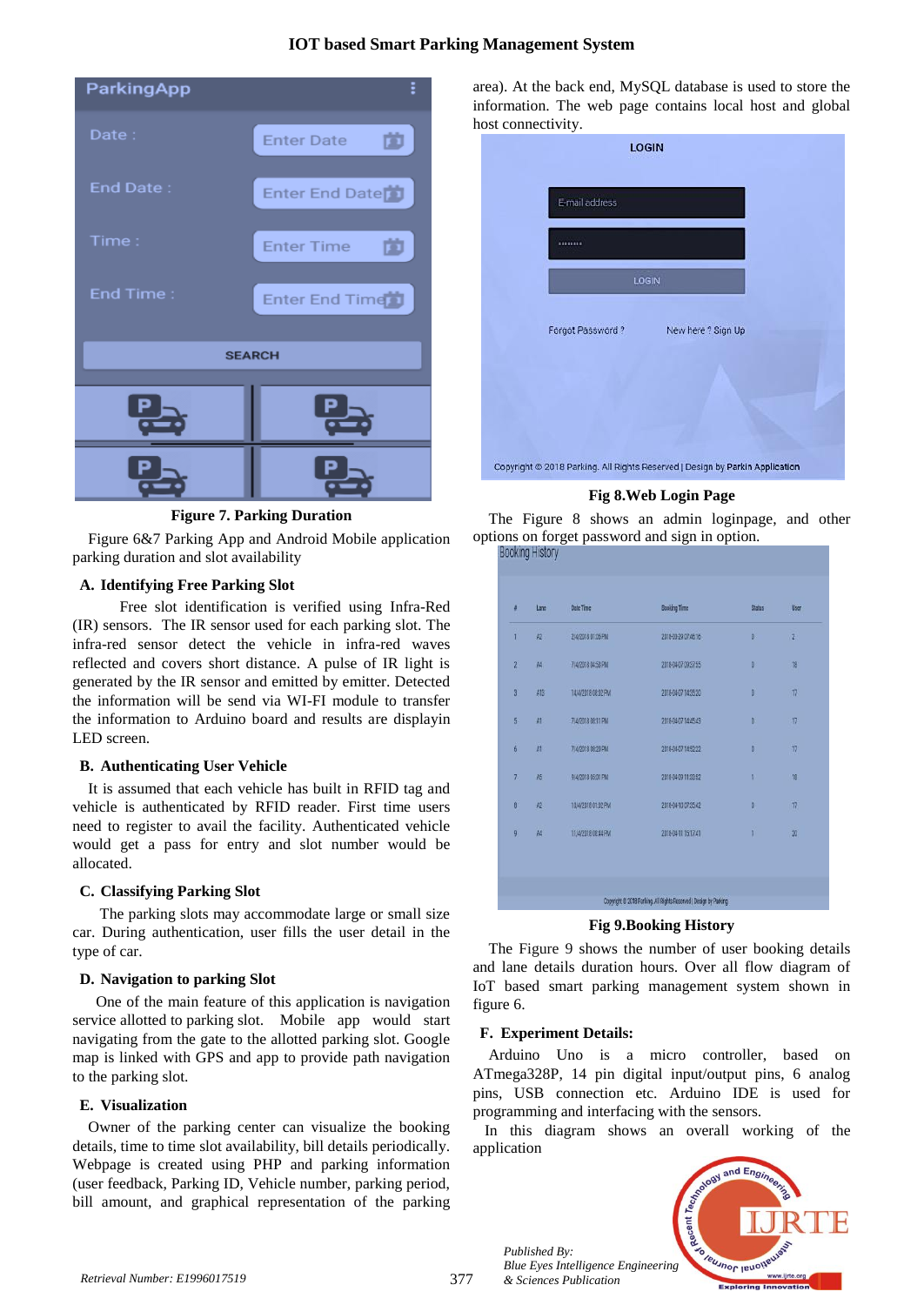**International Journal of Recent Technology and Engineering (IJRTE) ISSN: 2277-3878, Volume-7 Issue-4S, November 2018**



**Figure 10. Flow Diagram for Overall System**

Figure 10 Flowchart of overall flow diagram for IoT based smart parking management system.

Arduino IDE is used for communicating between sensor, WIFI module and RFID module. Implementation details are given in Fig 11.



**Figure 11.Communication from Wi-Fi Module to Android Application**



**Figure 12. Authorized User**

Figure 12 shows on RFID reader to check user is Authorized person.



**Figure 13. Unauthorized User**

Figure 13 shows on first time users need to register to avail the facility, otherwise not allow to parking.



**Figure 14.Parking Slots Available**

Figure 14 shows on the how many parking slot is empty and booked detail on LED screen.

#### **VI. CONCULUSION**

In this work, IOT based smart parking system has been proposed which integrates several physical devices to check the parking slot availability. Mobile app allows the user to locate and reserve a parking slot in online, navigation from entrance gate to available parking slot is also the proposed system reduces the driver's effort and time to search parking space. Prototype is built for single storage parking slot, but this model can be extended for multi storage parking space.



*Published By: Blue Eyes Intelligence Engineering*